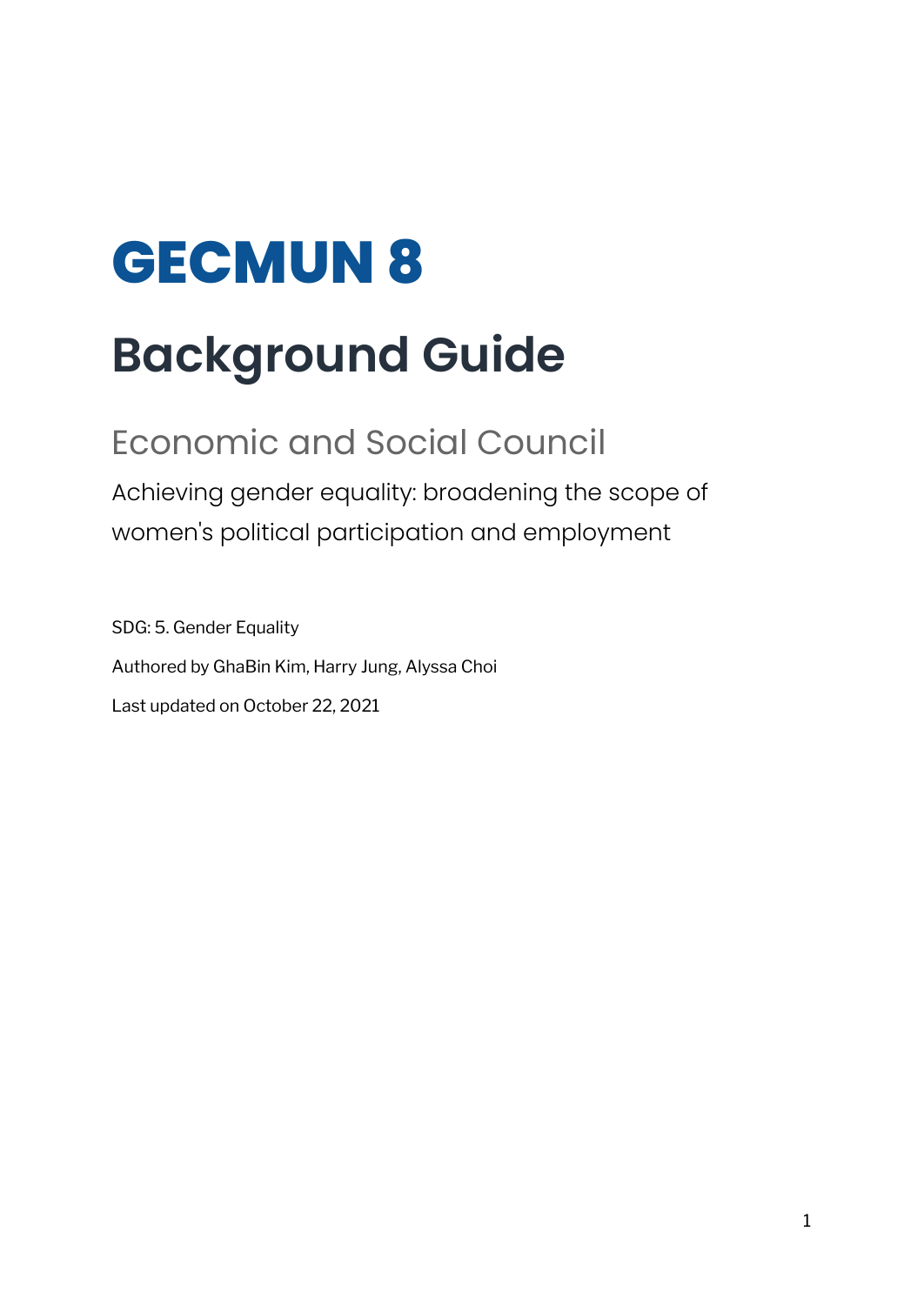### **Committee Introduction**

United Nations Economic and Social Council (ECOSOC), one of the six principal organs of the United Nations (UN) was founded in 1945 for coordination of economic, social, humanitarian, and cultural activities carried out by the UN. ECOSOC identifies solutions, facilitates international cooperation, and encourages universal respect for human rights and fundamental freedoms.

The council maintains a consultative status to more than 3900 Non-Governmental Organizations (NGOs) which allows them to attend UN conferences and speak about their concerns to the UN. The consultative relationship was established by ECOSOC resolution 1996/31.

ECOSOC membership is based on geographic representations such as Africa, Asia, Eastern/Western Europe, Latin America, and the Caribbean. Members are elected by the General assembly every 3 years. At the ECOSOC World Summit 2015, it was commanded that the council convene annual ministerial reviews to monitor progress on global partnerships and agree on development goals.

ECOSOC's role in reviewing international goals was enhanced by the creation of the High-Level Political Forum (HLPF), which is the meeting created for the adoption of Sustainable Development Goals (SDGs). The HLPF meets to provide political guidance on implementation, review the progress, and support the achievement of the SDGs by 2030.

The Commission on the Status of Women (CSW) is within the purview of ECOSOC, discussing current challenges and forward-looking strategies for the advancement and empowerment of women. It was established by ECOSOC resolution 11(II) of 21 June 1946.

The United Nations Economic and Social council expresses deep concern over the lack of women's participation in politics, and the discrimination involving their employment. Under the agenda, 'Broadening the scope of women's political participation and employment, the committee will discuss practical solutions and draft resolutions that encourage women's active participation in different roles in the society.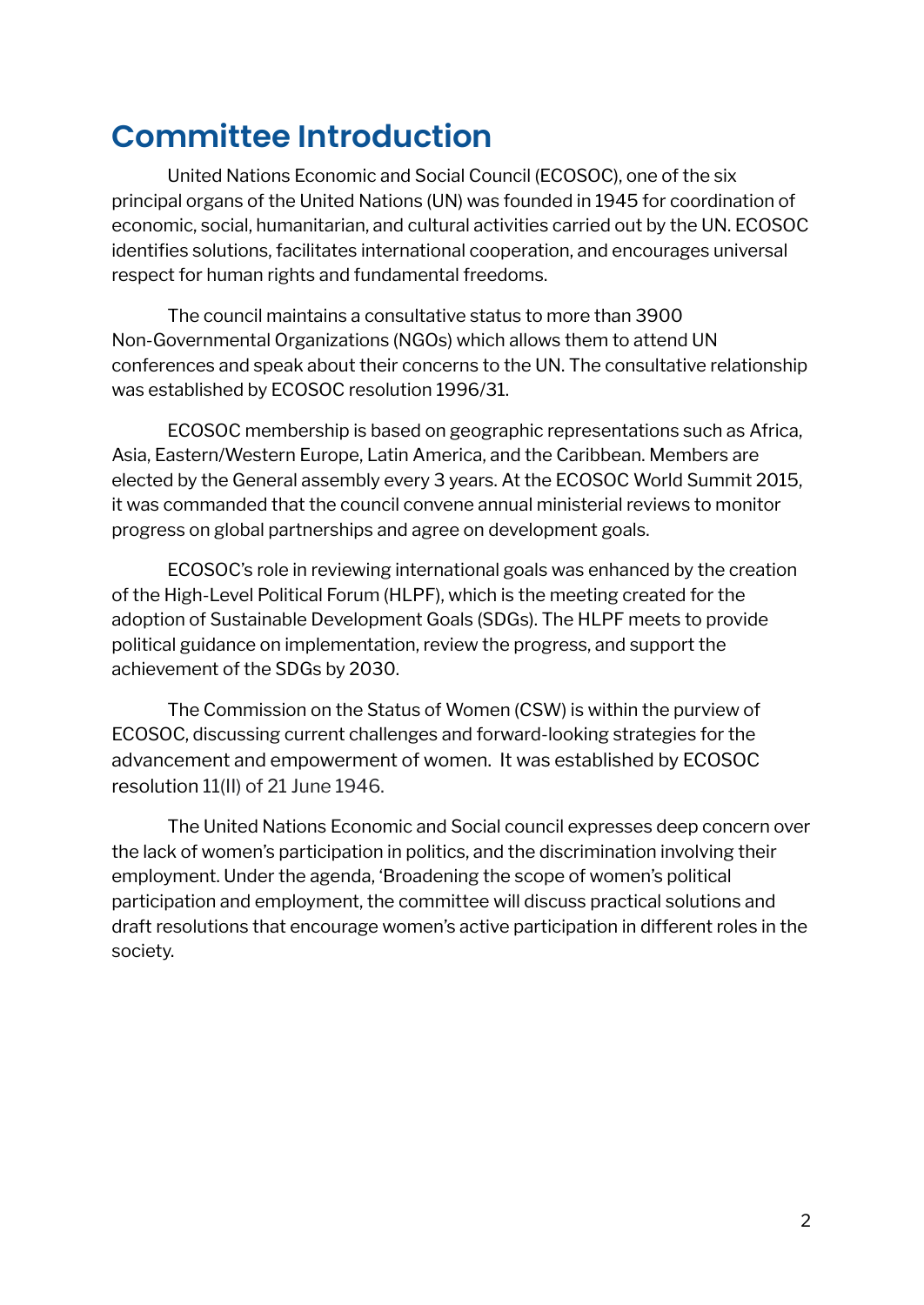### **Agenda Introduction**

It has long been said throughout the last century that the human population has only been half-represented through male-dominated society. And while the discrimination against women has been widely disputed with immense efforts, the inequality among genders remains undeniably evident in every society.

The UN raises concerns over the concrete facts that reveal the reality of women's global underrepresentation in all levels of the decision-making process and the rigid limitation of women's economic participation. UN Women, one of UN's many entities, clearly reveals that "As of 2020, women held only 20.5% of high-level legislative positions, which is still too low a percentage to have an effective influence on policy making" and that "Proportion of young women who are not in employment, education or training (NEET) are 17 percent point higher than that of men."

Women's representation in politics and the job market is crucial for the global economy; the achievement in gender equality not only has enormous ramifications from a socio-economic standpoint, but it also reaches for the fundamental rights that women had fought for centuries. Through the agenda, *Achieving gender equality: broadening the scope of women's political participation and employment*, this committee endeavors to expedite the advancements for gender equality, resolving a deep-rooted, imminent conflict that has existed for centuries.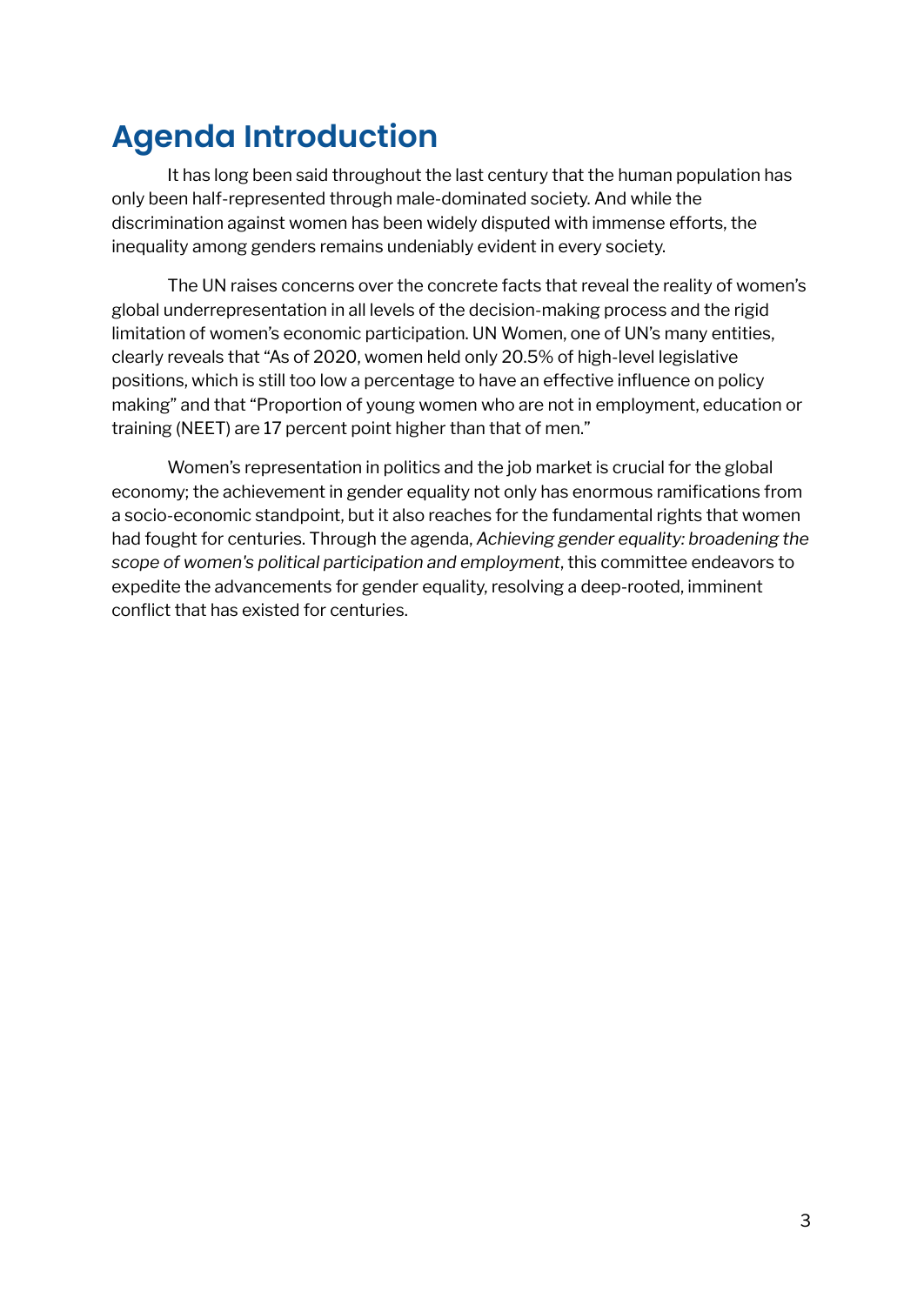### **Letter from the Chairs**

Dear esteemed delegates,

Welcome to the United Nation Economic and Social Council! My name is GhaBin Kim, and I am a sophomore at St.Johnsbury Academy Jeju. I'll be serving as a head chair for the ECOSOC committee. GECMUN 8 will be my third conference participating as a chair, and for my vice-chairs, it will be their second time chairing. My deputy and associate chairs in this committee are Harry Jung and Alyssa Choi, who are also sophomores at SJAJ. It is an honor for us to be part of this fabulous conference as chairs.

Our MUN journeys all started in Middle school. We enjoy Model United Nations because it provides wonderful opportunities to learn about past and current global affairs. I liked the excitement of the process from the opening speeches to drafting resolutions.

As your chairs, we will be moderating the committee and helping delegates to draft a practical resolution with their fellow delegates. We highly encourage you to research the agenda, have a passion for representing your country, and be engaged. We recommend all delegates to have plentiful background knowledge about the agenda and Sustainable Development Goal 5 (Gender Equality) for a successful debate.

We all understand that participating in MUN conferences might be stressful for beginners, however, I can assure you that this experience will help you a lot in the future. Please don't hesitate to contact us if you have any questions, and remember to have fun!

Sincerely, ECOSOC chairs Gha-Bin Kim ([s17010324@sjajeju.kr](mailto:s17010324@sjajeju.kr)) Harry Jung [\(s17012324@sjajeju.kr\)](mailto:s17012324@sjajeju.kr) Alyssa Choi ([s17010624@sjajeju.kr\)](mailto:s17010624@sjajeju.kr)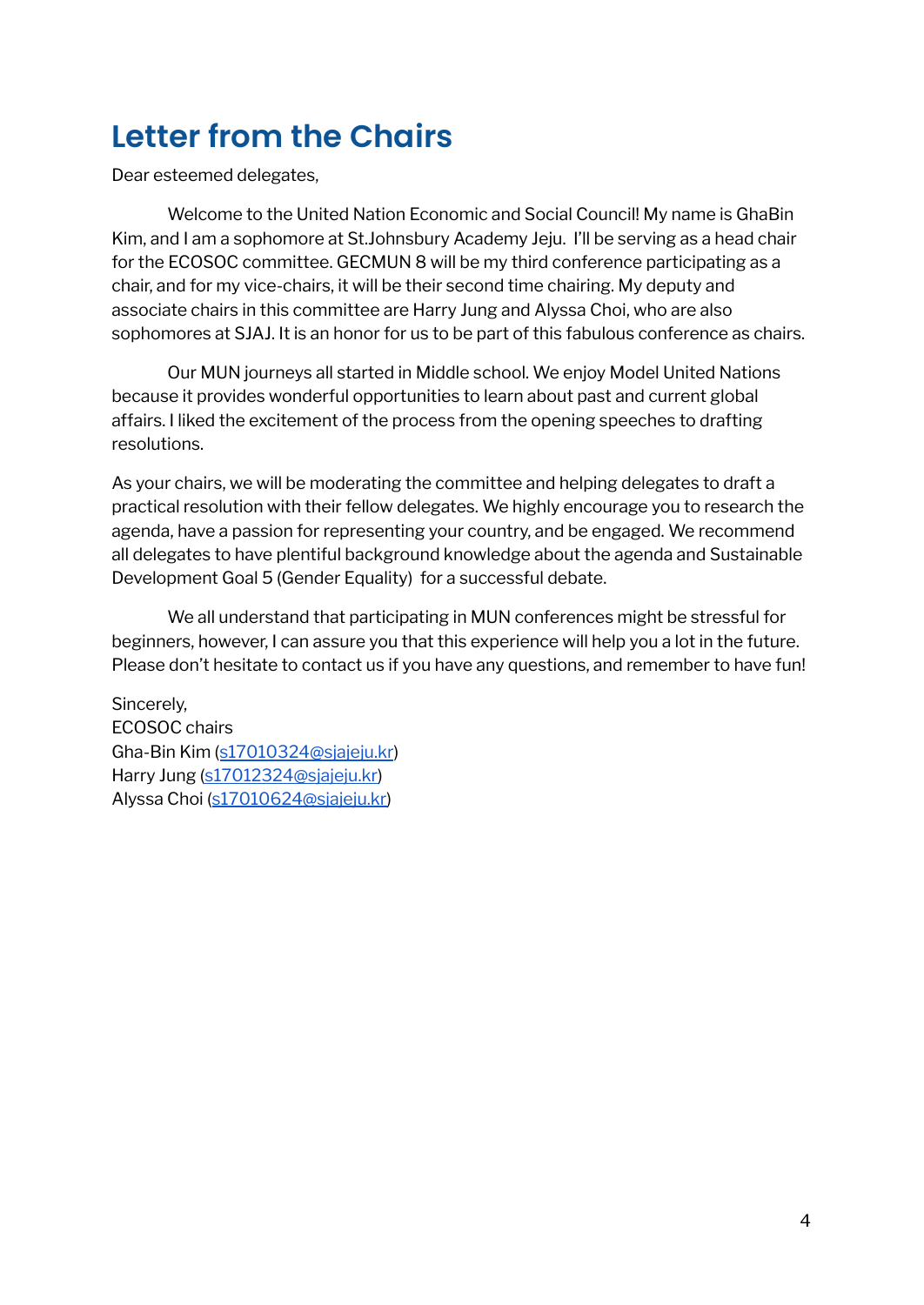### **Key Terms**

#### **Gender Equality/Equity**

Gender Equality is the concept that both genders have equal opportunities for their full potential, human rights, and dignity, and contributing to economic, social, cultural, and political development. Equality does not mean that women and men will become the same but that women's and men's rights, responsibilities, and opportunities will not depend on their gender. The process to achieve gender equality is called gender equity, which recognizes that women are not at the same starting point as men due to historical and social disadvantages.

#### **Gender Balance**

Gender balance is a situation where both males and females have equal opportunities and access to matters in all the institutions of the society, namely, religion, economy, education, culture, and polity. One of the erroneous beliefs about gender is that it is about women. However, a definition of gender explores a combination of subjects affecting both men and women within a society. It is a social construct identifying relationships, expectations, and roles of both males and females in any given society.

#### **Glass Ceiling**

The term "glass ceiling" is a metaphor that has often been used to describe invisible barriers ("glass") through which women can see elite positions, for example in government or the private sector, but cannot reach them. These barriers prevent large numbers of women and ethnic minorities from obtaining and securing the most powerful, prestigious, and highest-paying jobs in the workforce.

#### **Sustainable Development Goals (SDGs)**

The Sustainable Development Goals (SDGs), also known as the Global Goals, were adopted by the United Nations in 2015 as a universal call to end poverty, protect the planet, and ensure that all people live in peace by 2030. One of the universal goals, Goal 5 was created to end all forms of discrimination against all women and girls everywhere. As a correlation between politics and gender equality, target 5.5 of SDG 5 states 'Ensure women's full and effective participation and equal opportunities for leadership at all levels of decision making in political, economic and public life.

#### **Gender Mainstreaming**

Gender mainstreaming is the process of assessing the implications for women and men of any planned action, including legislation, policies, or programs, in all areas and at all levels. It is a strategy for making women's as well as men's concerns and experiences an integral dimension of the design, implementation, monitoring, and evaluation of policies and programs in all political, economic, and societal spheres so that women and men benefit equally and inequality is not perpetuated. The ultimate goal is to achieve gender equality.

#### **Gender Norms**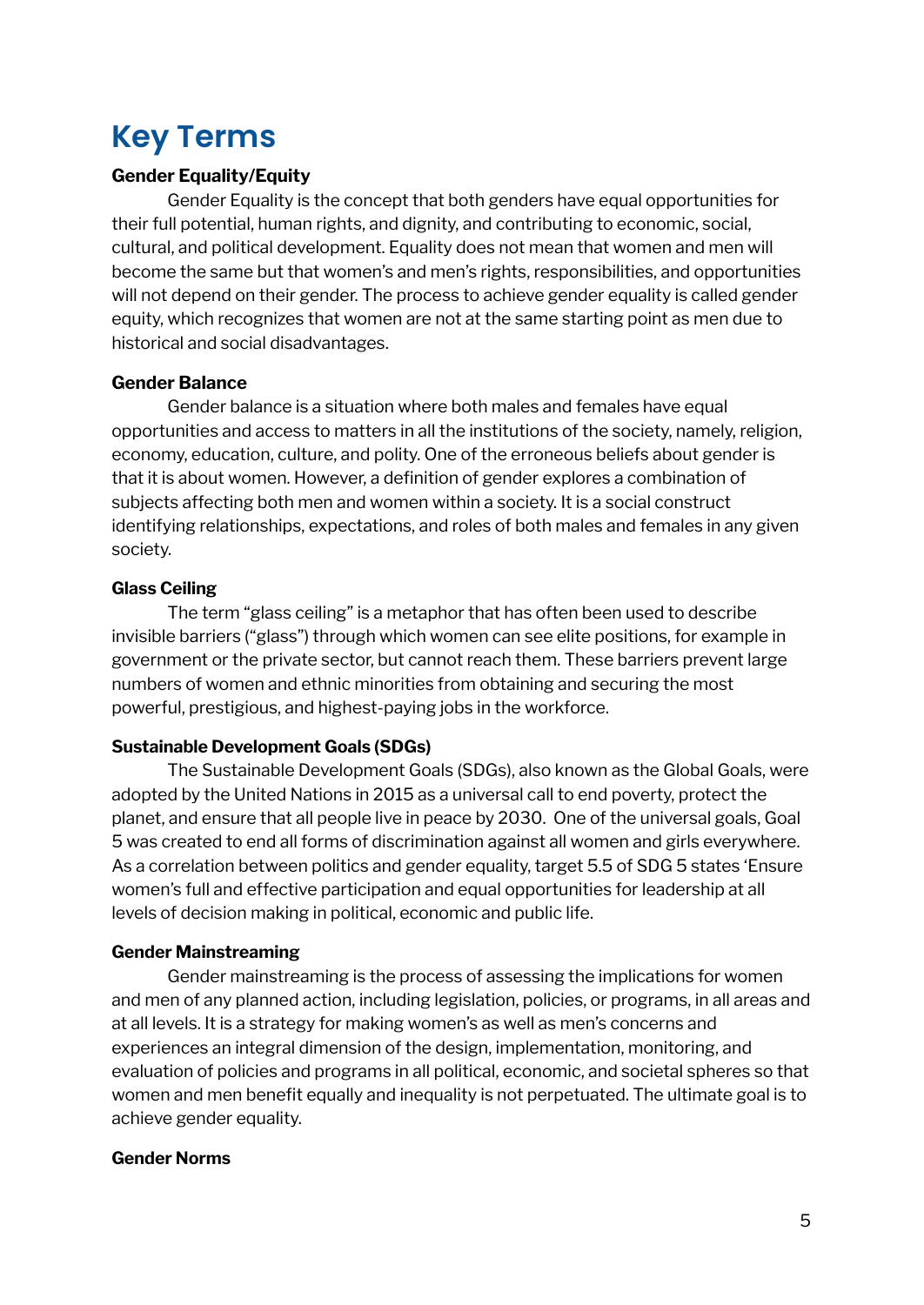Gender Norms are the standards and expectations to which gender identity generally conforms, within a range that defines a particular society, culture, and community at that point in time. They are ideas about how men and women should be and act. Gender Norms significantly affect women in the workplace, preventing women from employment and promotion.

#### **Women's political participation**

Women's ability to participate equally with men, at all levels, and in all aspects of political life and decision-making. Women's participation and access to formal political power structures vary across countries. There is a steady upward trend in women's political participation and representation in developed countries, particularly in Nordic countries. Out of twelve countries where women's representation in parliament is more than 33%, nine of them are ranked in the high human development category.

#### **Discrimination against women**

Women often experience gender-based discrimination in any aspect of their daily lives. Sex discrimination can be divided into three types: direct, indirect, harassment, and victimization. It is direct discrimination to treat someone less favorably because of their sex. Indirect discrimination refers to situations where policies or practices provide disadvantages to women. Lastly, victimization happens when a victim of discrimination is treated unfairly because of the fact that she complained about the discrimination.

#### **Gender quotas**

Positive measurement instrument aimed at accelerating the achievement of gender-balanced participation and representation by establishing a defined proportion (percentage) or several places or seats to be filled by, or allocated to, women and/or men, generally under certain rules or criteria.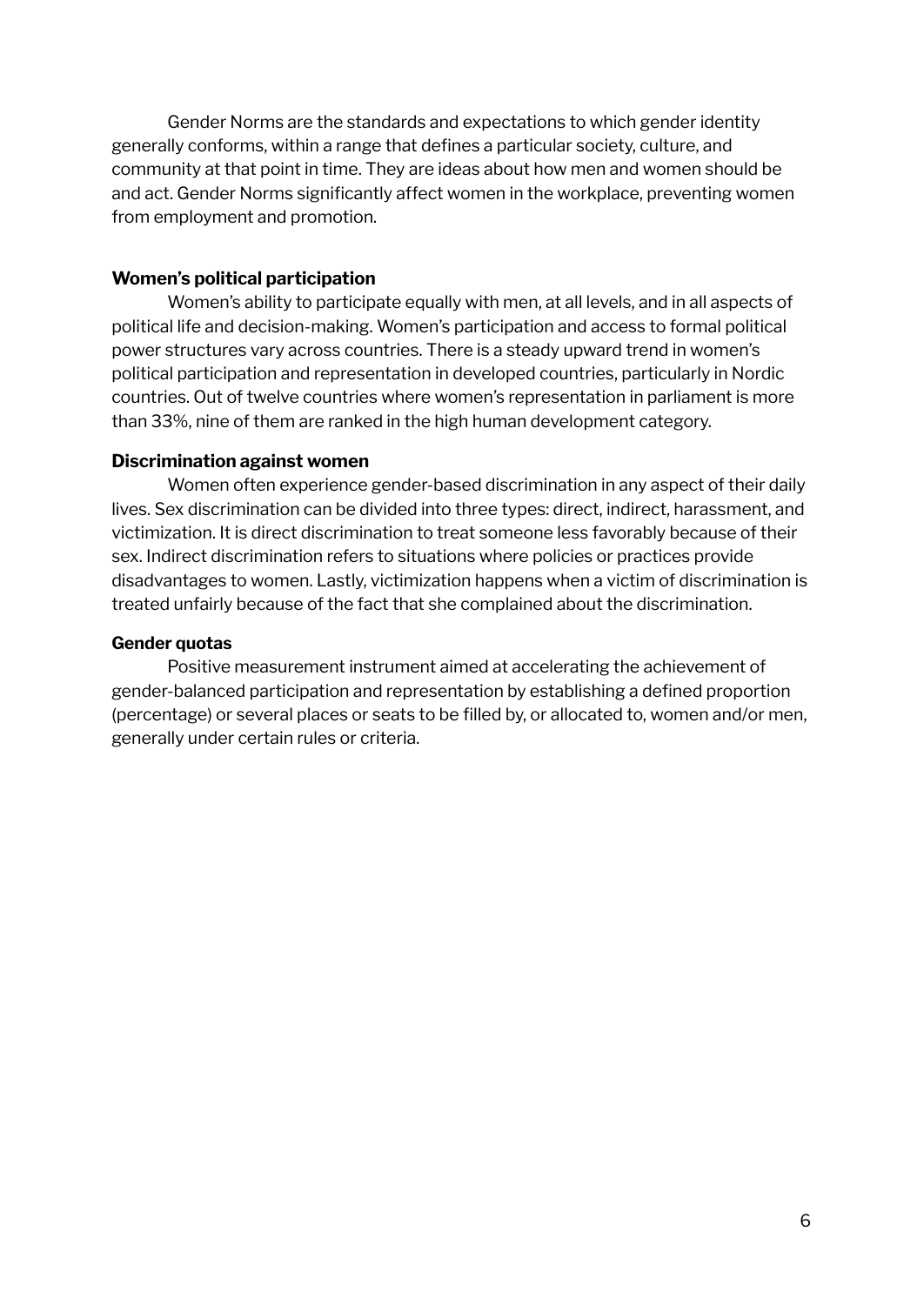## **Historical Background**

Disclaimer: Considering the nature of the agenda, this historical background only provides a broad overview of the history, taking into account the vast and expansive history of women's rights. Also, please note that the background might be centered on the US due to the limited availability of various sources from other countries.

### **Timeline:**

#### *Rise of feminism & Women activists*

July 19-20, 1848: In the first women's rights convention organized by women, the Seneca Falls Convention was held in New York. In this convention, 68 women and 32 men signed the Declaration of Sentiments, which would trigger decades of activism towards the 19th Amendment: women's right to vote.

#### *Suffrage Movement*

- May 15, 1869: National Woman Suffrage Association (NWSA) was founded by Susan B. Anthony and Elizabeth Cady Stanton. The association coordinated the national suffrage movement.
- December 18, 1894: The Australian State of South Australia was the first sovereign state in the world to officially grant full suffrage to women.
- April 2, 1917: Jeannette Rankin of Montana, a longtime activist with the NWSA, was sworn in as the first woman elected to be a member of the House of Representatives.
- Aug 18, 1920: Ratification of the 19th Amendment to the U.S. Constitution is made, declaring "the right of citizens of the United States to vote shall not be denied or abridged by the United States or by any State on account of sex."

#### *World War II (1939-1945)*

- It is widely known that women famously joined the labor force in the chaos during World War II to support the nation's economy. And despite the decrease in the percentage of women workers shortly after the war, women's economic participation has risen relatively steadily throughout the years; According to the U.S. Bureau of Labor Statistics, the labor force participation rate increased from 30% in 1950 to [around](https://fred.stlouisfed.org/series/LNS11300002) 60% in 2010.

#### *Expansion of women's rights*

- June 10, 1963: Equal Pay Act, a law prohibiting sex-based wage discrimination between men and women performing the same job in the same workplace, is signed by President John F. Kennedy.
- July 2, 1964: Civil Rights Act is signed by President Lyndon B. Johnson; Title VII bans employment discrimination based on race, religion, national origin, or sex.
- October 28, 1974: Equal Credit Opportunity Act illegalized banks and financial firms to deny credit based onsex or marital status.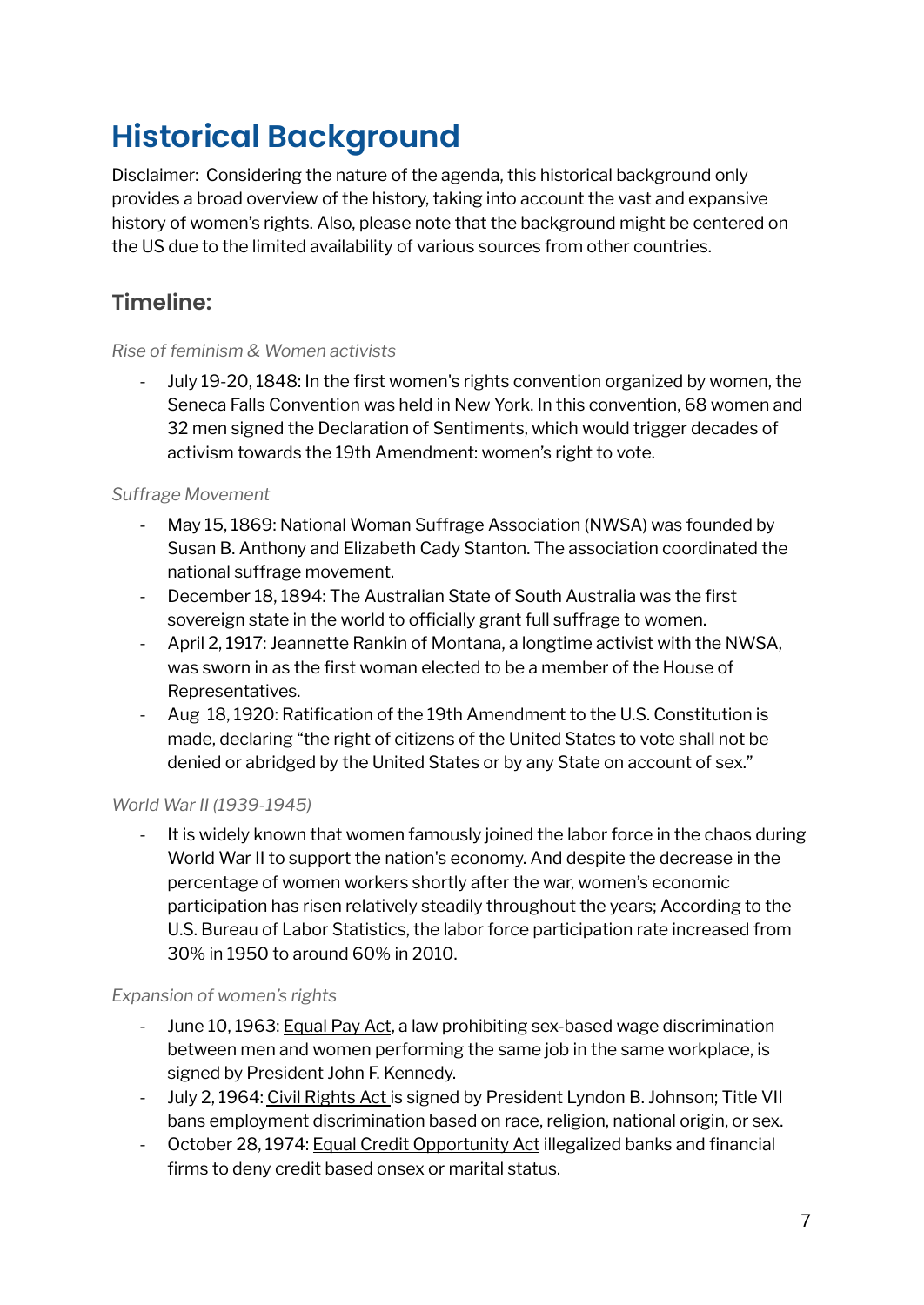- October 31, 1978: Civil Rights Act was amended to outlaw job discrimination because of pregnancy, childbirth, or related medical conditions.
- March 12, 1993: Janet Reno is sworn in as the first female attorney general of the United States, nominated by President Bill Clinton.
- Jan 23, 1997: Also nominated by Clinton, Madeleine Albright became the nation's first female secretary of state.
- Jan 4, 2007: U.S. Rep. Nancy Pelosi (D-Calif.) became the first female speaker of the House.
- July 26, 2016: Hillary Clinton became the first woman to receive a presidential nomination from a major political party.
- January 20, 2021: Kamala Harris is sworn in as the first woman and first woman of color vice president of the United States.

#### *Major UN Involvement (THIS SECTION IS NOT CHRONOLOGICALLY ALIGNED WITH THE REST OF THE SECTION):*

- 15 September 1995: Beijing Declaration and Platform for Action was produced in the Fourth World Conference on Women, with 189 Member States present. Even after 20 years, the Platform for Action is considered one of "the most progressive blueprints ever for advancing women's rights."
- July 2010: United Nations General Assembly established 'UN Women', addressing the issues of gender equality.
- 2015: UN adopted the 2030 Agenda for Sustainable Development.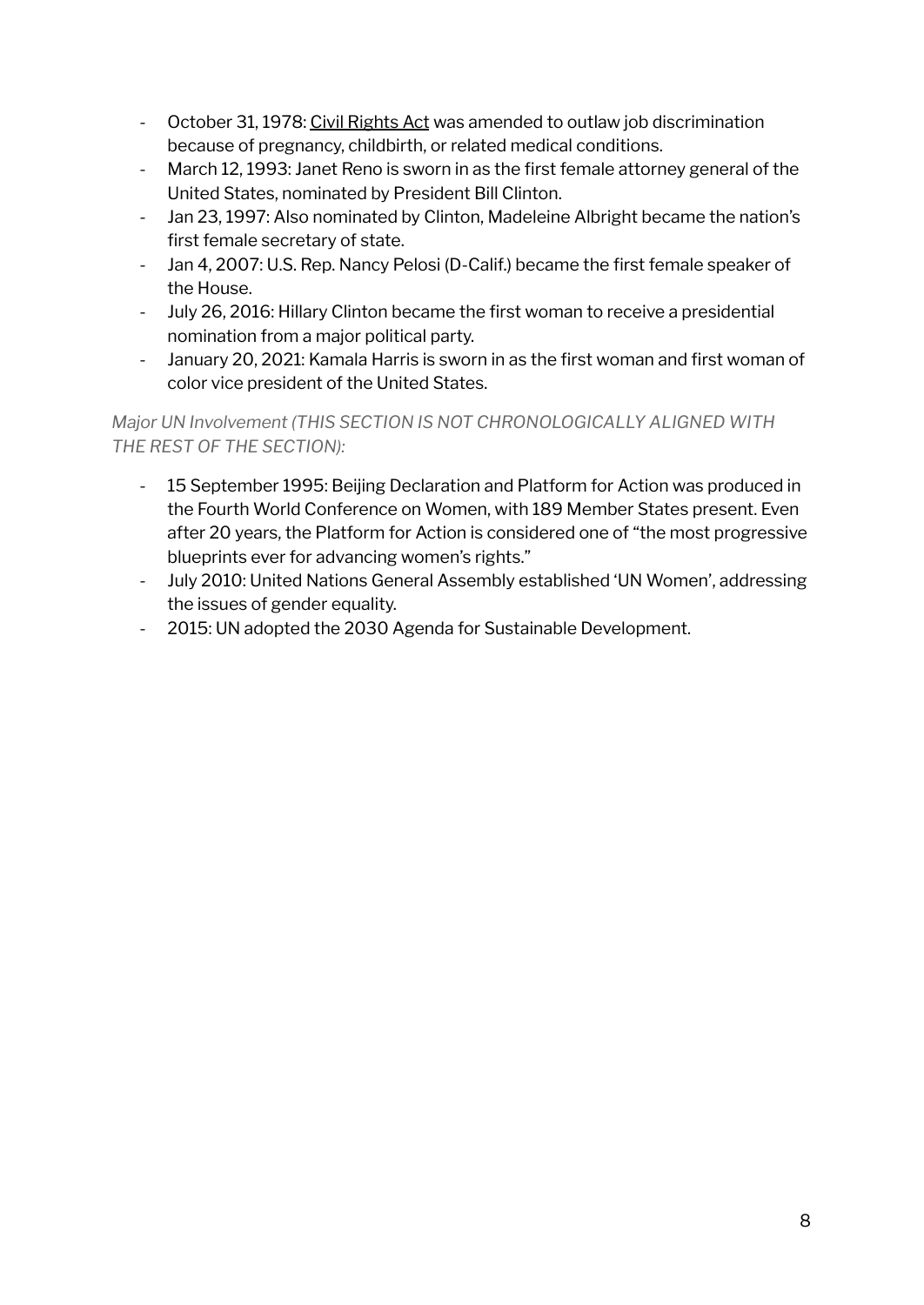### **Current State of Affairs**

Amid an ongoing crisis of Covid-19, the consequences appear to exacerbate women's participation in politics and job markets, a recent UN report reveals. In the UN's report published in 2020 October, it asserted that not only the growth of working-age women stagnated-- or showed minimal change-- over 25 years in the labor market, but the managerial positions of women also remained the same proportion as in 1995. The report quotes, "while women's representation in parliament has more than doubled globally, it has still not crossed the barrier of 25% of parliamentary seats in 2020."

However, it is also important to note that the representation of women in politics varies significantly depending on the region. Generally, recent research reveals that Nordic nations-- with 40% of women representation in parliament-- performed well, while Pacific nations showed contrasting results with the lowest rate of women's representation. Recent efforts in developing countries in Latin America or the Caribbean saw an increase in women's representation through the adoption of gender quotas and milestones, UN mentioned.

In terms of the economic participation of women, women are inclined to work part-time in almost all countries (95%), a possible explanation for the observed persistent gender pay gap at around 12%, although both women and men are typically employed in different sectors appears to be a more notable factor of a difference in the pay gap. Regardless, research shows that a great proportion of women lack economic opportunities globally compared to those of men.

Upon actions from intergovernmental organizations and voices from activists, many countries have individually made efforts to set policies against gender discrimination. However, some countries are confronted with backlashes from men for so-called 'reverse discrimination'. For instance, in South Korea, the recent political clash regarding the termination of the Ministry of Gender Equality and Family demonstrates how a cohort of certain male politicians are raising their voices. While these events brought more conflicts in gender issues, it is also noticeable how few women were involved in such political discourse.

Governments and other intergovernmental organizations such as the UN or EU have continuously endeavored to call for actions and commitments for gender equality. In recent cases, The Commission on the Status of Women held a conference on March 5, 2021, advancing discussions on gender equality amid covid-19. EU's Gender Equality Strategy 2020-2025 also focuses on the policies within all nations within the EU, potentially bringing major influence to many nations in the EU. Despite these efforts, however, the improvements on gender equality are far from sufficient; thus, our committee calls for innovative, progressive initiatives that would shift the direction of gender disparity, and leap for the advancements of humanity by achieving the fundamental rights women require: gender equality and the representation of women in politics and economics.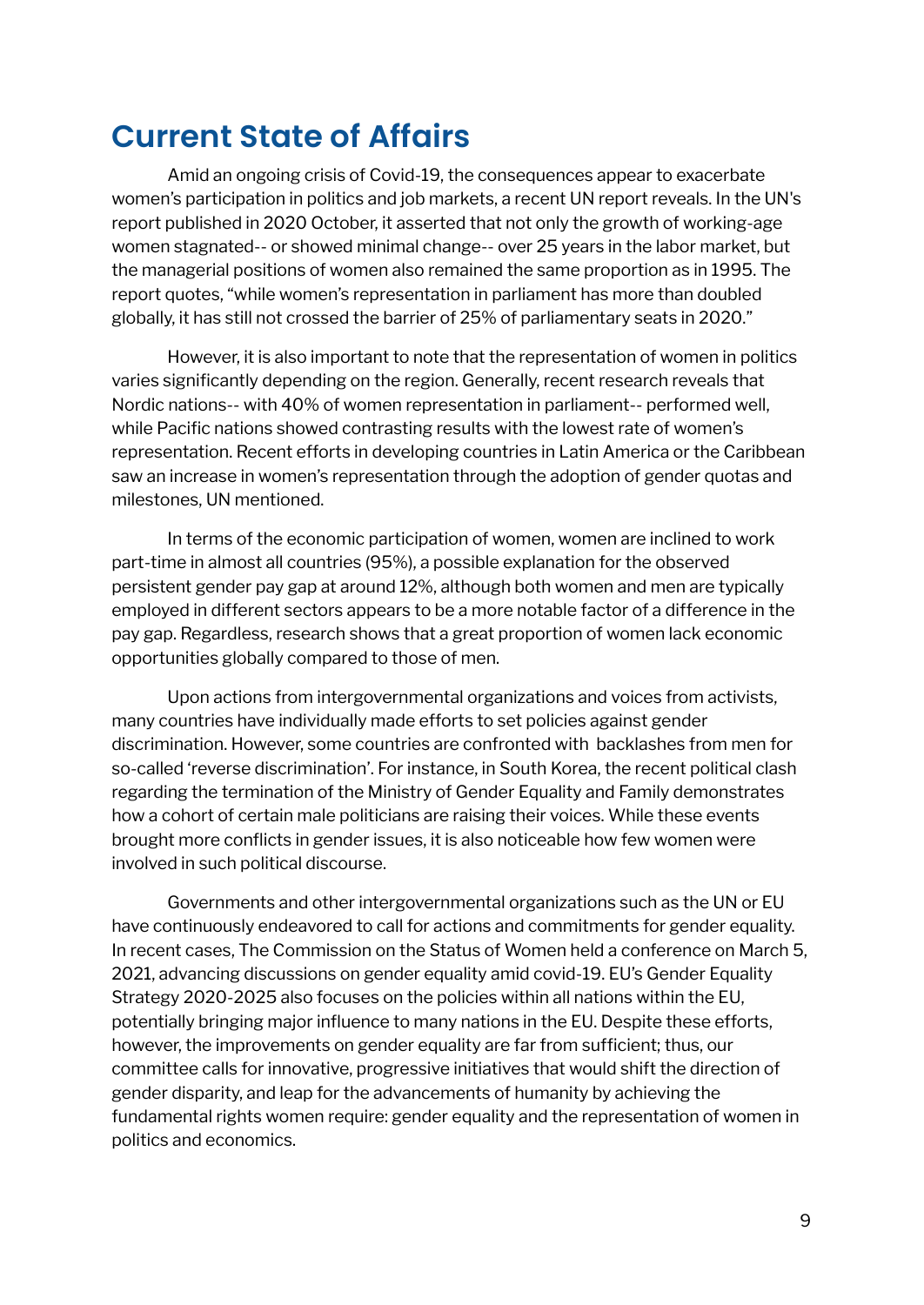### **Stances of Parties**

#### **United States of America**

Women's elective office-holding stands at an all-time high in the United States. As of 2021, there are 119 women in the U.S. House of Representatives, making women 27.4% of the total of U.S. representatives. The employment rate of women is about 10% lower than men, with a 20% wage gap. Although the United States of America is attempting to improve the situation, more active changes are needed.

#### **United Kingdom**

Although the UK still has a gender pay gap higher than the Organization for Economic Co-operation and Development average (OECD), it is relatively successful at getting women into leadership positions. For example, the recently implemented requirements for mandatory gender pay gap reporting should help promote pay transparency and force companies to acknowledge the size of their gender pay gaps. In regards to women's political participation, there are 222 women in the House of Commons, which takes 34% of the whole and is the first time that female representation in the House of Commons is at more than a third.

#### **China**

China is far beyond achieving gender equality in workspace and politics. On October 1, 2020, President Xi Jinping delivered a speech to commemorate the Twenty-fifth anniversary of the Fourth World Conference on Women. He stated that women are increasingly playing an important role of "supporting half of the sky", and gender equality and women's empowerment are now important goals of the UN 2030 Agenda for Sustainable Development.

#### **France**

France has a 16.5% wage gap which is higher than the average rate of EU-27. Compared to its economic growth, the country has a low rate of women's employment and political participation rate. It only had one woman so far to have held the office of Prime Minister of France. In February 2019, the Ministry of Labour launched a Gender Equality Index to measure and fight the gender pay gap and other gender-related inequalities at work.

#### **India**

Women's political participation has emerged as a key issue of the state elections in India. According to the WEF Global Gender Gap Report 2020, India ranks 18th in terms of political empowerment, showing the country's effort to achieve gender parity. However, the gender wage gap in India reaches 19%, requiring better solutions to improve the current status.

#### **Canada**

In Canada, women in the core working ages of 25 to 54 earned 13.3% less per hour on average, than men. In addition, the lack of women's political participation is also a rising issue of gender inequality. As of 2021, only 100 out of 338 members are elected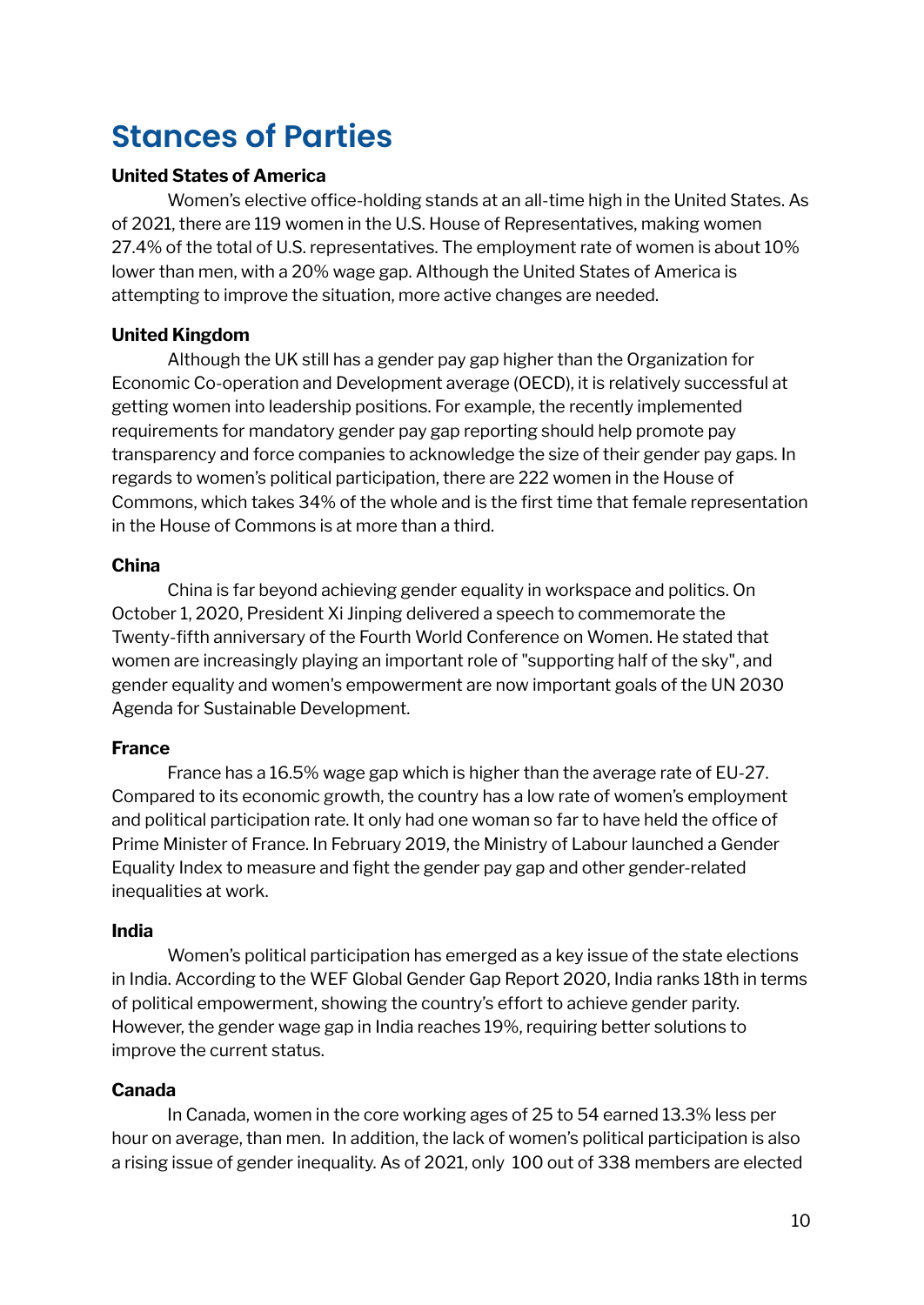as representatives of the House of Commons in Canada. Canada was one of the first countries to sign and ratify the Convention on the Elimination of All Forms of Discrimination Against Women (CEDAW) which set international standards for eliminating gender discrimination

#### **Russian Federation**

Women's political activism and participation in the decision-making process may be considered as one of the controversial issues in Russia. Considering the female to male ratio in Russia, only a few women have occupied positions in the executive branch of the Russian government. The president of Russia called for an end to global gender inequality, stating "We should solve the problem of gender inequality and open the doors for necessary education for every girl on the planet."

#### **Germany**

At just over 70%, the female employment rate in Germany is now over ten percentage points higher than the OECD average, but still eight percentage points below that of men. In addition, the highest percentage of women taking positions in the parliament was 36.3%, which is relatively higher than other countries with low female participation.

#### **Sweden**

As a leader in achieving gender parity, Sweden has achieved one of the highest female employment rates(72%) in the OECD. As of 2020, 47.2% of the 349 members of the Riksdag are women. This is the world's seventh-highest proportion of females in a national legislature. Two parties have a majority representation of female MPs as of 2020; the Left Party (66%) and the Moderate Party (52%).

#### **Republic of Korea**

The Republic of Korea is one of the countries that require urgent solutions to the issue of gender inequality. According to the Korea Economic Research Institute, 57.8 percent of South Korean women were employed in 2019, ranking 31st among the 37 OECD countries. In addition, The gender pay gap in Korea is 34.6%, while the OECD average is 13.1%. The gap has improved by 7% since 2000, though the rate of improvement has been slower than in other OECD countries.

#### **Japan**

At the United Nations General Assembly, Prime Minister Abe emphasized Japan's intention to enhance cooperation with the international community and its assistance to developing countries for women's empowerment and gender equality, as part of its effort to address the global agenda. Although women's unemployment is a rising problem in Japan, the leader shows a strong willingness to strengthen women's rights.

#### **Saudi Arabia**

Women's rights in Saudi Arabia are slowly increasing. However, women are not yet allowed to be executive members of government. Even outside of the government, decision-making remains largely in the hands of men, and women's participation in the workforce only occupies 33% of the total.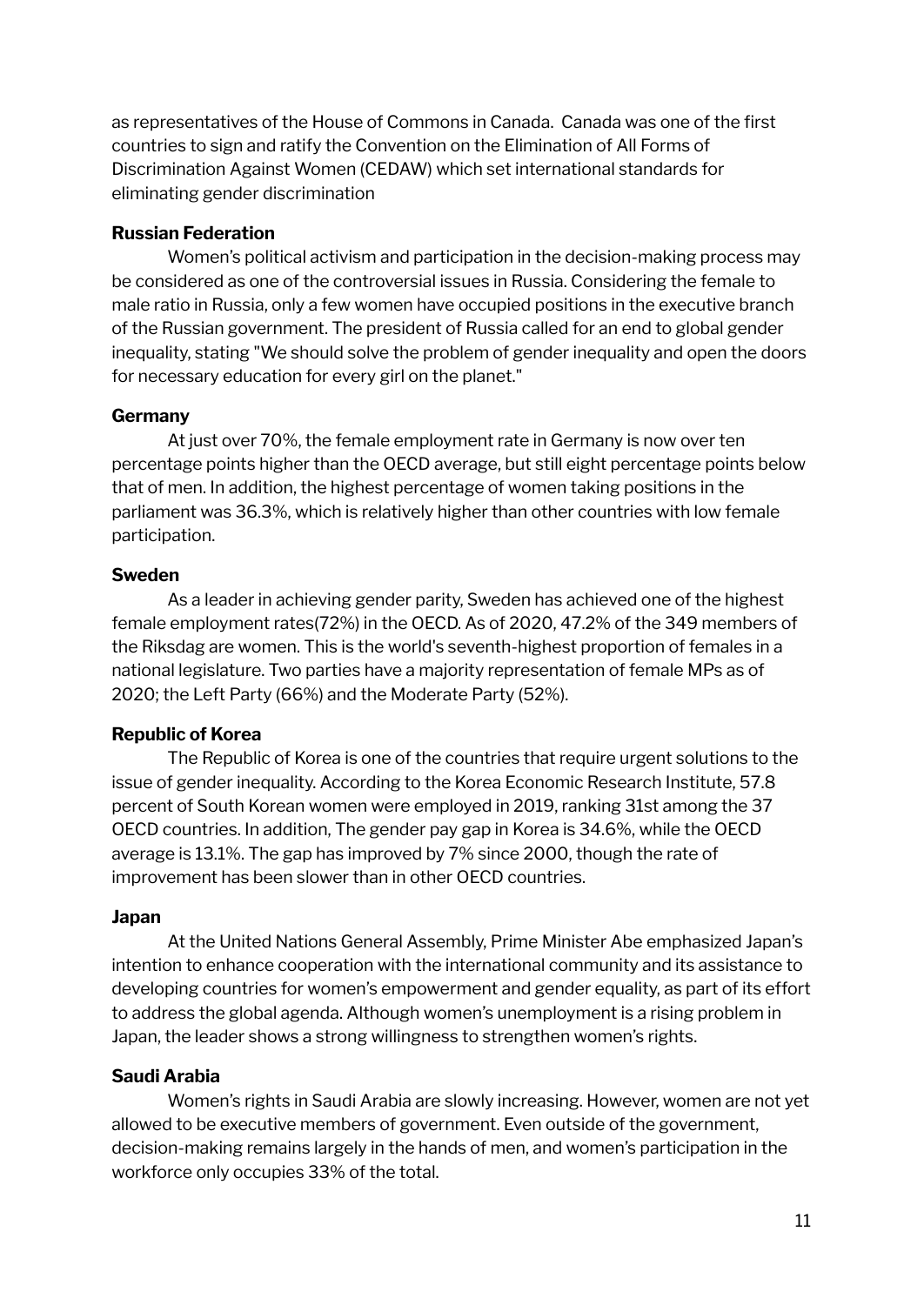#### **Congo**

Since only a few women have access to quality education, employment is one of the biggest challenges for women in Congo. "When there are problems in the DRC, it's women who suffer the most," said Chantal Moboni Mpeme, a female politician. She also stated that only 7.8% of the assembly's current membership is women.

#### **Singapore**

As one of the few countries with female presidents, the labor force participation rate of women in Singapore has been consistently increasing since 2009. President Halimah Yacob said she called for governments to prioritize gender equality and place it at the center of their development programs, and to ensure women have equal access to education.

#### **Spain**

Spain's new parliament has the largest share of women in any European legislature. At 47% or 165 of 350 seats, Spain has a bigger proportion of female lawmakers than even Sweden, which has a far longer history of promoting gender equality. However, the country still has a wage gap of 19.3% in the conventional workspace.

#### **Iran**

According to the Global Gender Gap Report 2016, the participation of women in the Iranian labor force was 17%. Moreover, The World Economic Forum's 2017 Global Gender Gap Report ranked Iran 140 out of 144 countries for gender parity, highly encouraging the country to improve women's rights.

#### **Israel**

Women in Israel earn on average 35 percent less than their male colleagues and are grossly underrepresented in leadership roles across different sectors and in local government. When it comes to the proportion of female legislators in the Knesset, Israel's House of Representatives, Israel perennially lags behind the OECD member country average for female legislators, which is only 28.8 percent.

#### **Pakistan**

Pakistan is ranked at 93 among 153 countries in women's political empowerment, where 20.2% of women are legislators, whereas 12% of women are appointed at ministerial positions, according to the Global Gender Gap Report 2020. The female employment rate is only 22.2%, as compared with 77.8% for men.

#### **Bangladesh**

Despite a steep 35% growth in female employment in the last decade in the industrial sector, the number of women overall in the job force remains low compared to their male counterparts in Bangladesh. According to the International Labour Organization's (ILO) flagship report titled "World Employment and Social Outlook: Trends 2018," female employment in Bangladesh has seen a 35% increase while male employment has seen an 11% increase, reaching 45.7 million.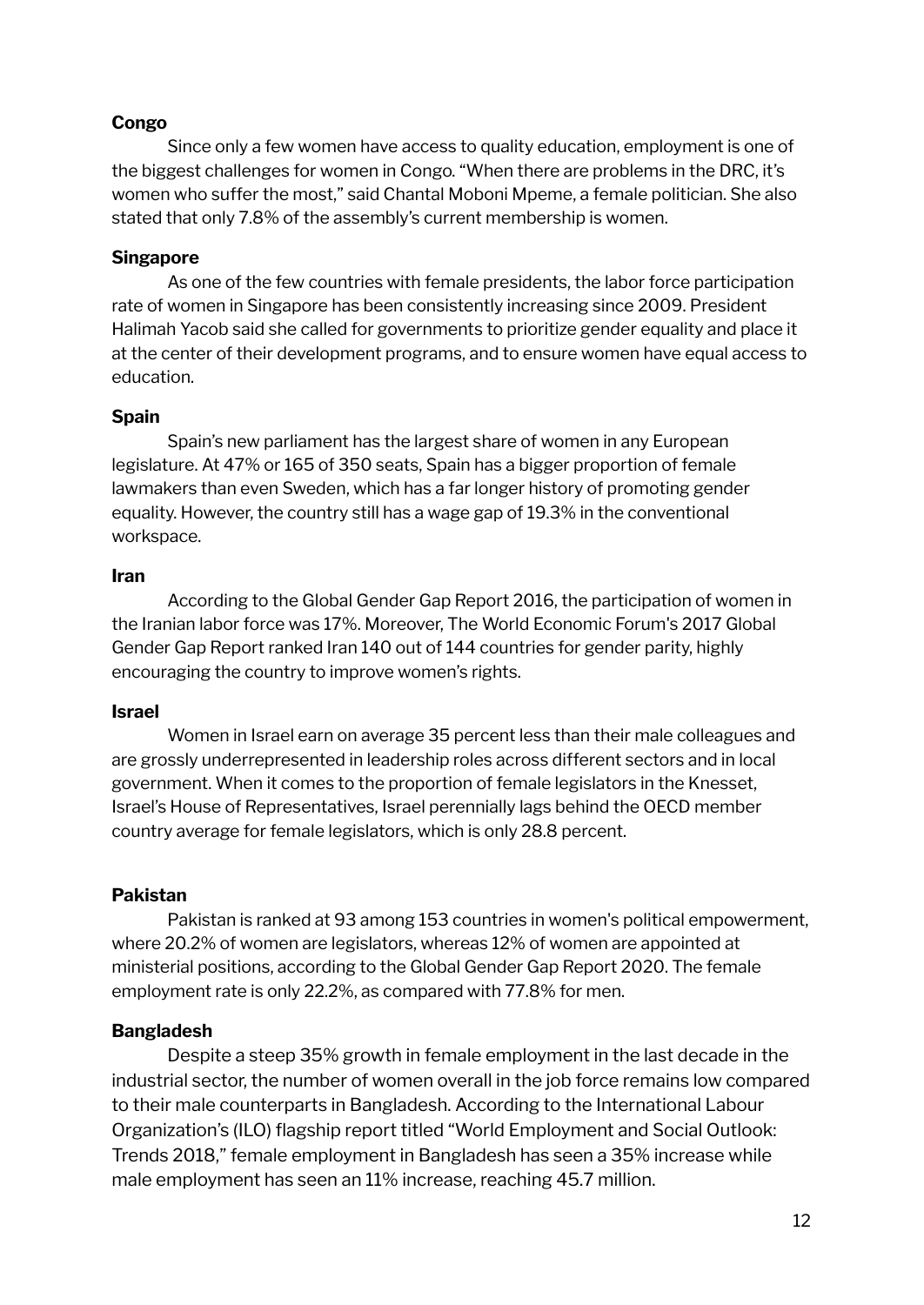#### **Afghanistan**

Afghanistan is one of the most dangerous countries for women and has the sixth-lowest women's employment rate globally. Women's security concerns even prevent them from working, which is a fatal issue regarding women's rights and employment. There are only a few female politicians taking positions in the government.

#### **Indonesia**

Indonesia's women are slightly less likely to be participating in the economy. In Indonesia, 54 percent of working-age women are active in the labor force compared to 82 percent of working-age men. Women's participation in labor will not only raise women's equality but also be helpful in recovering the Indonesian economy.

#### **Uganda**

According to the World Bank collection of development indicators, women's employment rate in Uganda is 49.29%, which is relatively higher than the percentage in most developing nations. Currently, Uganda's parliament has 529 members. It is a policy that out of the 529, 146 seats are reserved for women – one woman per district. More women can stand for the open seats and compete with men.

#### **Turkey**

Turkey is a party to the Convention on the Elimination of All Forms of Discrimination Against Women since 1985. Women in Turkey have active participation in national politics, and the number of women in the Turkish parliament has been increasing steadily in recent elections. On the other hand, the employment rate is only about 34.5% while the labor participation rate stands at 71.8% for men.

### **Possible Solutions**

#### **Funding**

The biggest factor of women not participating in politics is the lack of economic bases. Politics is increasingly becoming commercialized, and there are lots of procedures to do, although one of the finest ways to participate is doing a campaign. Alternatively, the cost of campaigning is very high, and the lack of an economic base limits women to participate freely. Hence, supporting women by funding may support women in overcoming the barriers to political participation.

In addition, gender inequality is a global issue involving all countries all over the world. Consequently, all countries striving to improve gender inequality are of the essence. However, many developing countries such as Congo, Indonesia, and one of the least developed countries, Afghanistan, may not have enough economic base for their practical implementation. Therefore, essential information and solutions should reach out to all countries and provide enough support materially or economically from other nations.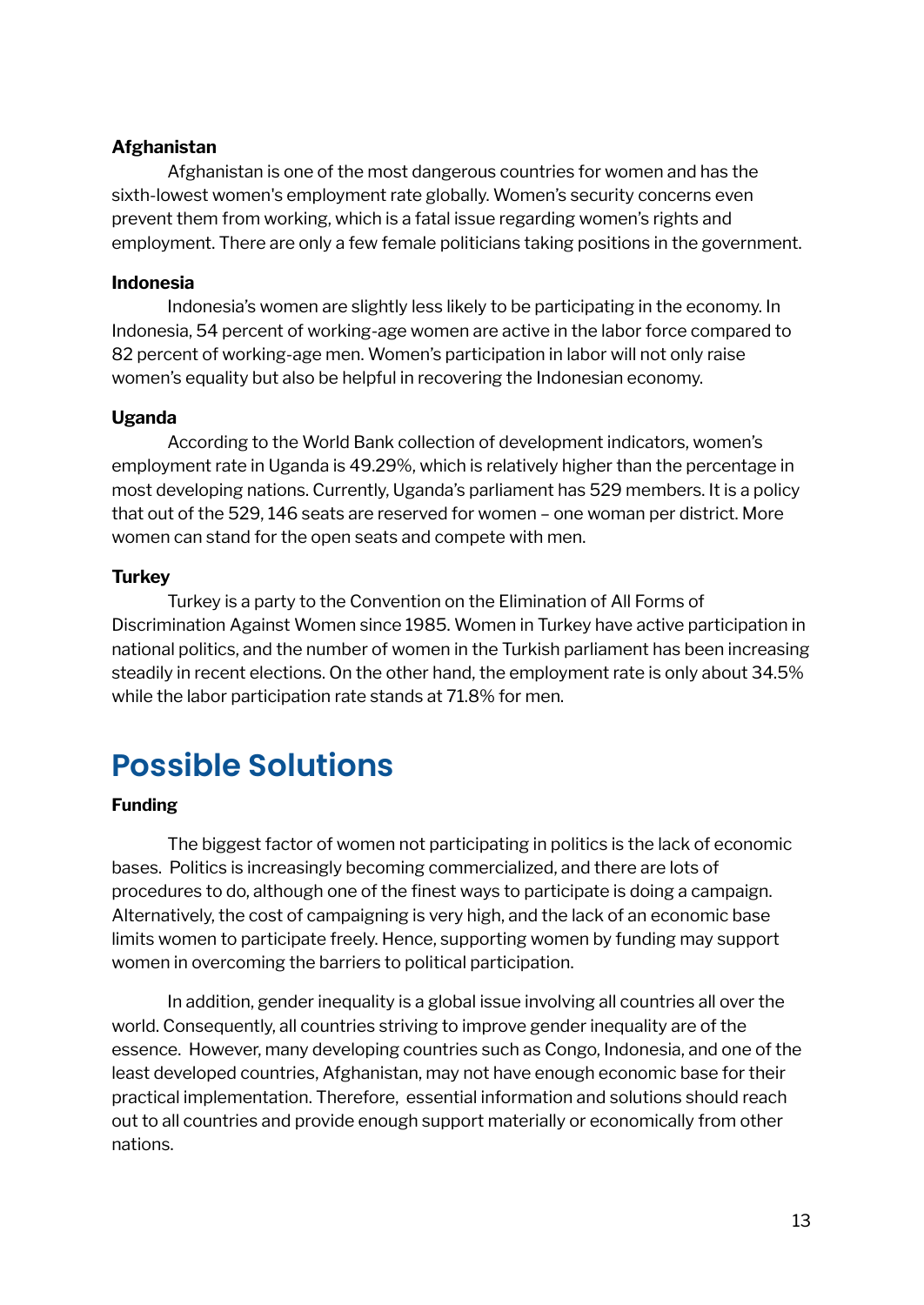#### **Education**

Education is one of the essential ways to increase women's empowerment. According to OECD, they stated that education for gender equality enables both women and men to participate in social, political, and civic participation which results in the development of a democratic society. Moreover, gender equality education in school for children and teens may result in higher participation in future politics and society due to the education that they had in the past. Not only education for teens and children, but expanding the educational opportunities to adults and others will encourage the public to reach our goal, gender equality, and help to have higher participation in politics and civic participation for women in the modern world.

#### **Exposure of gender equality through mass media:**

Social media plays an important role in society. They report current events, mobilize users with regard to various issues. As such, this massive social media can be an important factor for promoting gender equality. However, the research shows that children are exposed to gender stereotypes that the media presents to them. Yet, the transformative role of mass media may play in achieving gender equality by fixing these unpleasant exposures. In 2020, there will be 3.97 billion people using social media in the world. By exposing gender equality through social media, more than 3.97 billion people, including men and women, can rebuild their thinking of gender equality.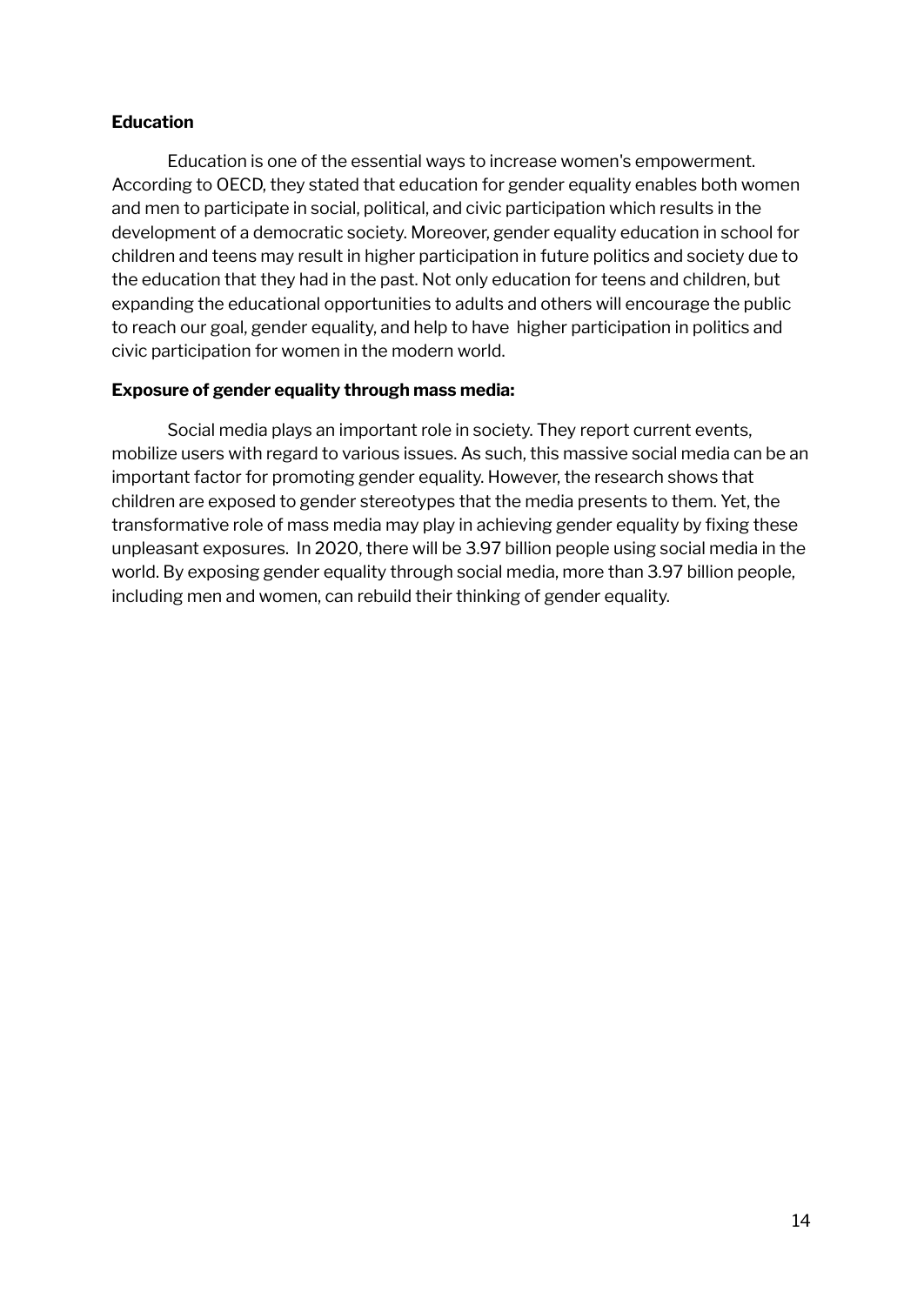### **Questions to Consider**

- 1. How has the country implemented international treaties such as CEDAW?
- 2. How is your country's public view on gender equality? Is there a consensus that the majority of the public share?
- 3. Should all countries need to add or advance MOGEF (Ministry of Gender Equality and Family) to their government? Is it necessary?
- 4. How can developed countries assist developing countries struggling with gender disparity, in part due to the lack of education and human capital?
- 5. In what ways would the UN set up a practical resolution for nations to actually implement initiatives on gender equality?
- 6. How can governments pursue a bilateral approach to implement policies that can prevent possible mutin?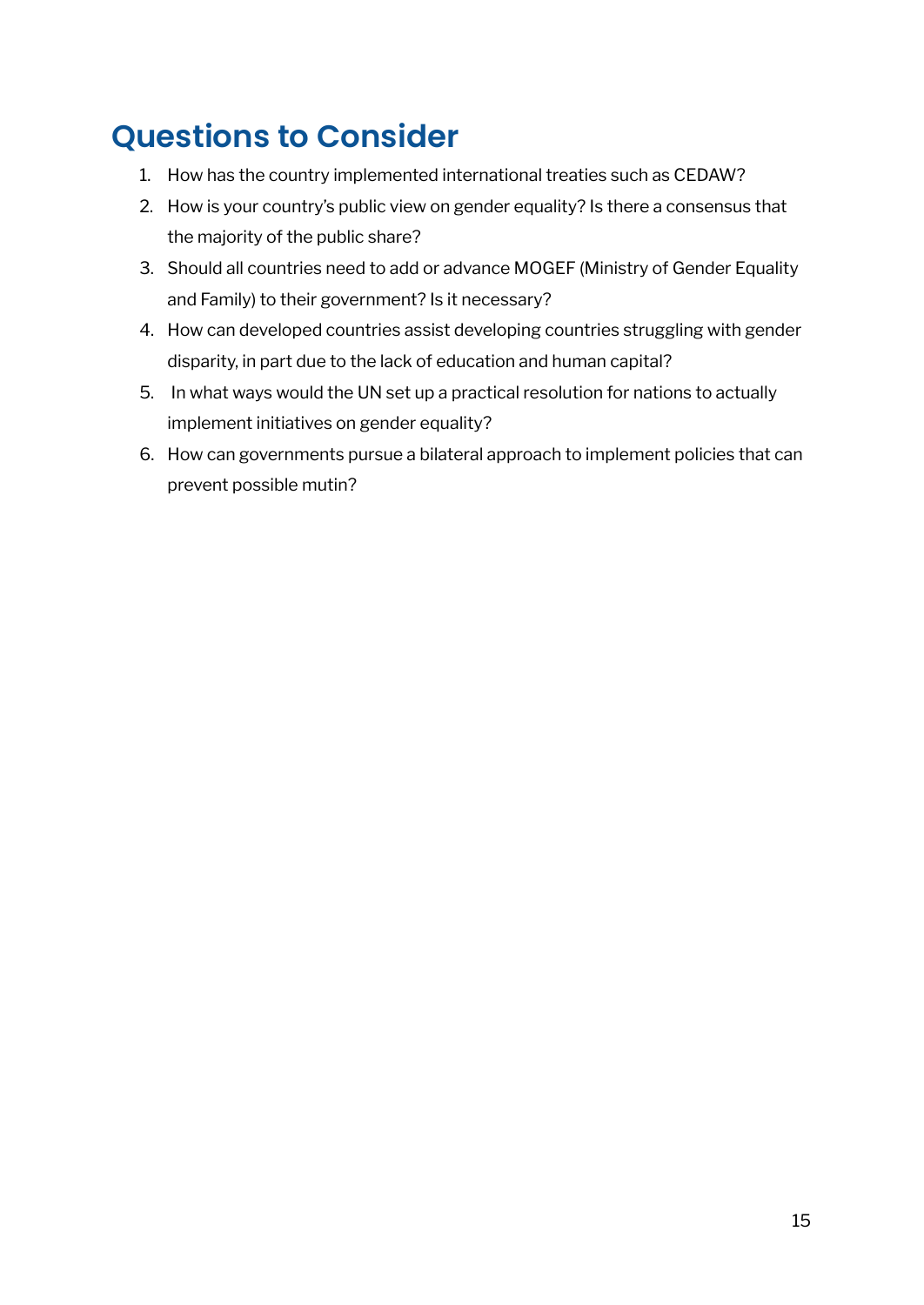### **Bibliography**

- Women's presence in politics is still limited in South Korea. Retrieved July 25, 2021, from International Knowledge Network of Women in Politics website: [https://www.iknowpolitics.org/en/news/world-news/women%E2%80%99s-prese](https://www.iknowpolitics.org/en/news/world-news/women%E2%80%99s-presence-politics-still-limited-south-korea) [nce-politics-still-limited-south-korea](https://www.iknowpolitics.org/en/news/world-news/women%E2%80%99s-presence-politics-still-limited-south-korea)
- Asian Development Bank. (2016). *ADB BRIEFS 70*. Retrieved from [https://www.adb.org/sites/default/files/publication/209661/female-labor-force-p](https://www.adb.org/sites/default/files/publication/209661/female-labor-force-participation-pakistan.pdf) [articipation-pakistan.pdf](https://www.adb.org/sites/default/files/publication/209661/female-labor-force-participation-pakistan.pdf)
- Commission on the Status of Women. (2021). Retrieved July 25, 2021, from UN Women website: <https://www.unwomen.org/en/csw>
- CSW65 (2021) | Commission on the Status of Women. (2021). Retrieved July 25, 2021, from UN Women website: <https://www.unwomen.org/en/csw/csw65-2021>
- Democratic Republic of the Congo Female labor force participation data, chart | TheGlobalEconomy.com. (2019). Retrieved July 25, 2021, from TheGlobalEconomy.com website: [https://www.theglobaleconomy.com/Democratic-Republic-of-the-Congo/Female](https://www.theglobaleconomy.com/Democratic-Republic-of-the-Congo/Female_labor_force_participation/) [\\_labor\\_force\\_participation/](https://www.theglobaleconomy.com/Democratic-Republic-of-the-Congo/Female_labor_force_participation/)
- *Employment IMPROVING THE LABOUR MARKET OUTCOMES OF WOMEN What's the issue?* Retrieved from [https://www.oecd.org/japan/japan-improving-the-labour-market-outcomes-of-wo](https://www.oecd.org/japan/japan-improving-the-labour-market-outcomes-of-women.pdf) [men.pdf](https://www.oecd.org/japan/japan-improving-the-labour-market-outcomes-of-women.pdf)
- England, P., Levine, A., & Mishel, E. (2020). Progress toward gender equality in the United States has slowed or stalled. *Proceedings of the National Academy of Sciences*, *117*(13), 6990–6997. <https://doi.org/10.1073/pnas.1918891117>
- Facts and figures: Women's leadership and political participation | What we do. (2021). Retrieved July 25, 2021, from UN Women website: [https://www.unwomen.org/en/what-we-do/leadership-and-political-participation/](https://www.unwomen.org/en/what-we-do/leadership-and-political-participation/facts-and-figures) [facts-and-figures](https://www.unwomen.org/en/what-we-do/leadership-and-political-participation/facts-and-figures)
- Gender equality strategy. (2021). Retrieved July 25, 2021, from European Commission website: [https://ec.europa.eu/info/policies/justice-and-fundamental-rights/gender-equalit](https://ec.europa.eu/info/policies/justice-and-fundamental-rights/gender-equality/gender-equality-strategy_en) [y/gender-equality-strategy\\_en](https://ec.europa.eu/info/policies/justice-and-fundamental-rights/gender-equality/gender-equality-strategy_en)
- Goal 5: Gender Equality. (2021, June 14). Retrieved July 25, 2021, from The Global Goals website: <https://www.globalgoals.org/5-gender-equality>
- Kaia Hubbard. (2021). Around the World, the Greatest Gender Disparities Are in Politics. Retrieved July 25, 2021, from US News & World Report website: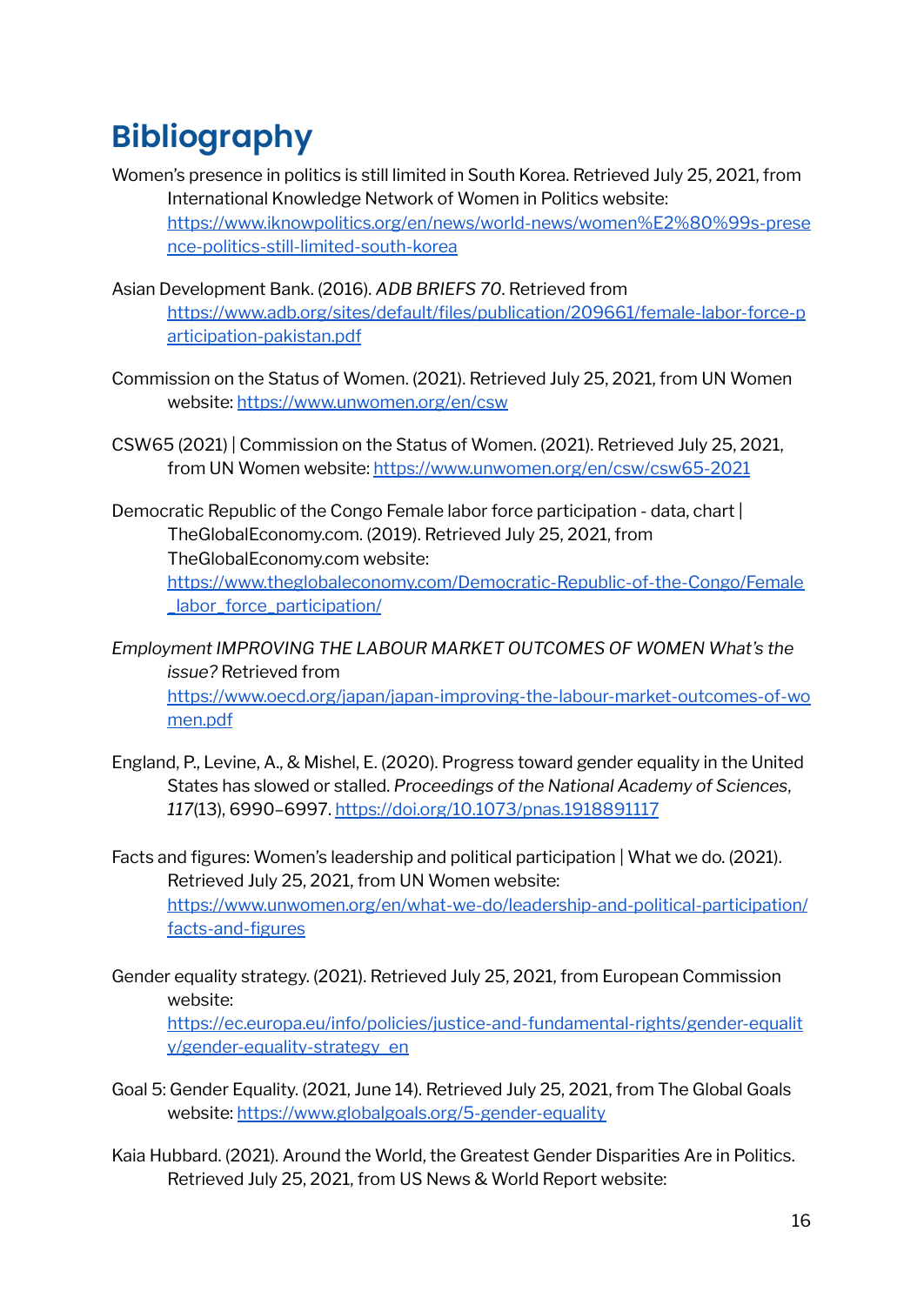[https://www.usnews.com/news/best-countries/articles/2021-04-13/the-greatest](https://www.usnews.com/news/best-countries/articles/2021-04-13/the-greatest-gender-inequality-in-the-world-is-in-politics) [-gender-inequality-in-the-world-is-in-politics](https://www.usnews.com/news/best-countries/articles/2021-04-13/the-greatest-gender-inequality-in-the-world-is-in-politics)

- Nomoto, R. (2017). *GENDER EQUALITY: GLOSSARY OF TERMS AND CONCEPTS GENDER EQUALITY Glossary of Terms and Concepts*. Retrieved from website: [https://www.unicef.org/rosa/media/1761/file/Gender%20glossary%20of%20ter](https://www.unicef.org/rosa/media/1761/file/Gender%20glossary%20of%20terms%20and%20concepts%20.pdf) [ms%20and%20concepts%20.pdf](https://www.unicef.org/rosa/media/1761/file/Gender%20glossary%20of%20terms%20and%20concepts%20.pdf)
- Ortiz-Ospina, E., Tzvetkova, S., & Roser, M. (2018, March 24). Women's employment. Retrieved July 25, 2021, from Our World in Data website: <https://ourworldindata.org/female-labor-supply>
- Pandemic Reveals Extent of Gender Inequality in World's Political, Social, Economic Systems, Says Secretary-General, as Women's Commission Opens Session | Meetings Coverage and Press Releases. (2021). Retrieved July 25, 2021, from Un.org website: <https://www.un.org/press/en/2021/wom2204.doc.htm>
- *Status of Female Employment in India Examining the Current Scenario*. Retrieved from [http://www.swaniti.com/wp-content/uploads/2018/08/Brief-on-Female-Employm](http://www.swaniti.com/wp-content/uploads/2018/08/Brief-on-Female-Employment_Swaniti-Initiative-1.pdf) ent Swaniti-Initiative-1.pdf
- Sustainable Development Goal 5: Gender equality. (2021). Retrieved July 25, 2021, from UN Women website: [https://www.unwomen.org/en/news/in-focus/women-and-the-sdgs/sdg-5-gende](https://www.unwomen.org/en/news/in-focus/women-and-the-sdgs/sdg-5-gender-equality) [r-equality](https://www.unwomen.org/en/news/in-focus/women-and-the-sdgs/sdg-5-gender-equality)
- The Equal Pay Act of 1963 | U.S. Equal Employment Opportunity Commission. (2021). Retrieved July 25, 2021, from Eeoc.gov website: <https://www.eeoc.gov/statutes/equal-pay-act-1963>
- The gender gap in employment: What's holding women back? (2021). Retrieved July 25, 2021, from Ilo.org website: <https://www.ilo.org/infostories/en-GB/Stories/Employment/barriers-women>
- Uganda Labor Force, Female 1990-2020 Data | 2021 Forecast. (2020). Retrieved July 25, 2021, from Tradingeconomics.com website: [https://tradingeconomics.com/uganda/labor-force-female-percent-of-total-labor](https://tradingeconomics.com/uganda/labor-force-female-percent-of-total-labor-force-wb-data.html) [-force-wb-data.html](https://tradingeconomics.com/uganda/labor-force-female-percent-of-total-labor-force-wb-data.html)
- United Nations. (2015). Gender Equality | United Nations. Retrieved July 25, 2021, from United Nations website: <https://www.un.org/en/global-issues/gender-equality>
- United States. Women's Bureau. (2021). Women's Employment in War Industries : Women's Bureau Bulletin, No. 189. Retrieved July 25, 2021, from Stlouisfed.org website: